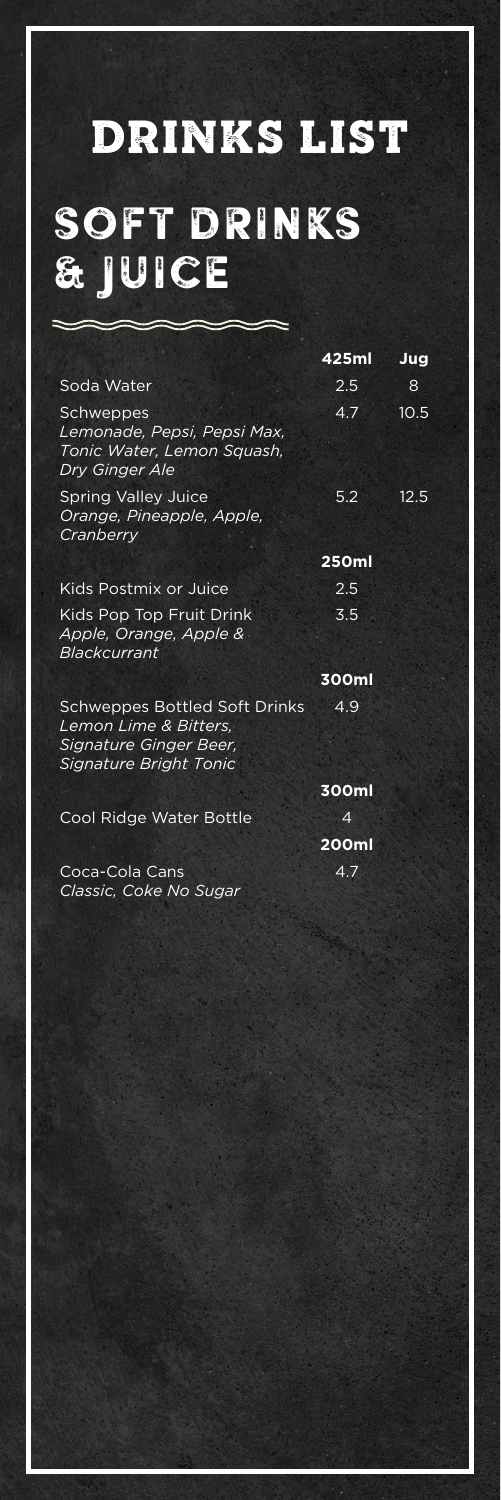#### BEER & CIDER - ON TAP

|                                                 | 425ml |
|-------------------------------------------------|-------|
| Cascade Light 2.4%                              | 5.5   |
| <b>Great Northern Super Crisp</b><br>Lager 3.5% | 7     |
| 4 Pines Pacific Ale 3.5%                        | 10.5  |
| <b>Balter Captain Sensible 3.5%</b>             | 10.5  |
| Great Northern Original Lager 4.2%              | 8     |
| Victoria Bitter 4.9%                            | 8     |
| Carlton Dry 4.5%                                | 8     |
| Carlton Draught 4.6%                            | 8     |
| Pure Blonde 4.2%                                | 8     |
| 4 Pines Indian Summer Ale 4.2%                  | 10.5  |
| 4 Pines Pale Ale (American style) 5.1%          | 10.5  |
| 4 Pines Draught (Kolsch Style Ale) 4.6%         | 10.5  |
| Balter XPA 5%                                   | 11    |
|                                                 |       |
| Somersby Apple Cider 4.5%                       | 8     |
| Brookvale Union Ginger Beer 4%                  | 11.5  |

#### **400ml**

| Peroni Leggera 3.5%        | 9.5  |
|----------------------------|------|
| Peroni Nastro Azzurro 5.1% | 11.5 |
| Asahi Super Dry 5%         | 12.  |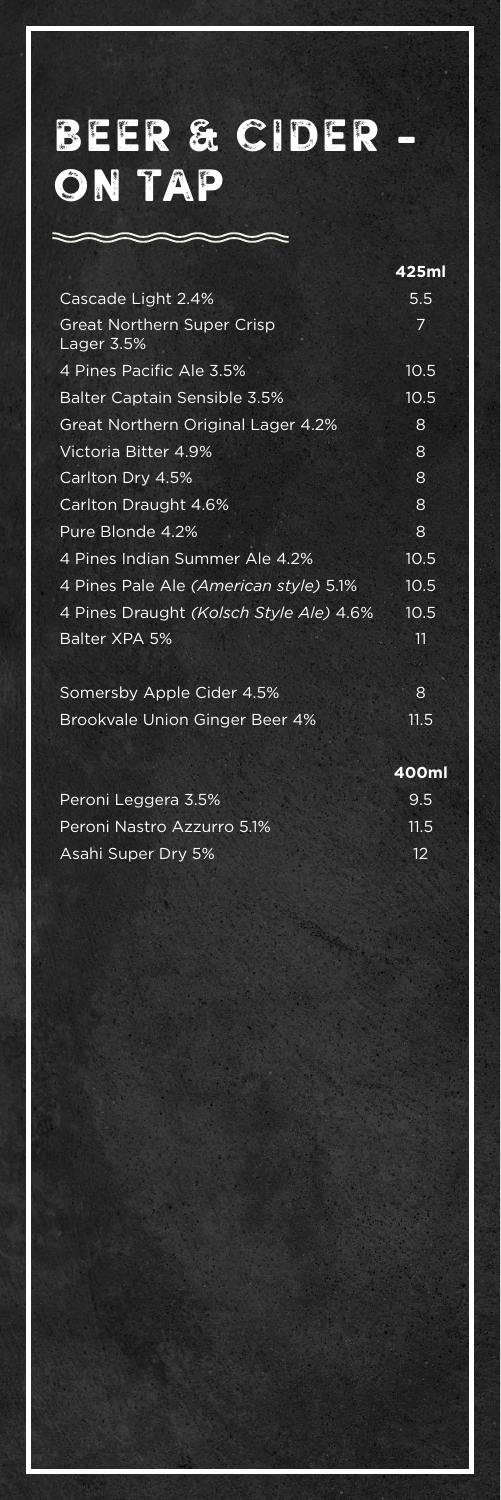#### BEER & CIDER - BOTTLED

|                                                   | <b>Bottle</b> |
|---------------------------------------------------|---------------|
| Great Northern Zero 0%                            | 5.5           |
| Cascade Light 2.4%                                | 6             |
| XXXX Gold 3.5%                                    | 6.5           |
| <b>Great Northern Super Crisp</b><br>Lager $3.5%$ | 7             |
| Corona Ligera 3.2%                                | 8             |
| 4 Pines Pacific Ale 3.5%                          | 8             |
| Peroni Leggera 3.5%                               | 8             |
| Great Northern Original Lager 4.2%                | 8             |
| Victoria Bitter 4.9%                              | 8             |
| Carlton Draught 4.6%                              | 8             |
| Melbourne Bitter 4.6%                             | 8             |
| Carlton Dry 4.5%                                  | 8             |
| Pure Blonde 4.2%                                  | 8             |
| Crown Lager 4.9%                                  | 9.5           |
| Corona 4.5%                                       | 9.5           |
| Peroni Nastro Azzurro 5.1%                        | 9.5           |
| 4 Pines Nitro Stout 5.1%                          | 9.5           |
| Pure Blonde Low Carb Cider 4.2%                   | 8             |
| Somersby Apple Cider 4.5%                         | 8             |
| Somersby Pear Cider 4.5%                          | 8             |
| Somersby Mango & Lime Cider 4%                    | 9.5           |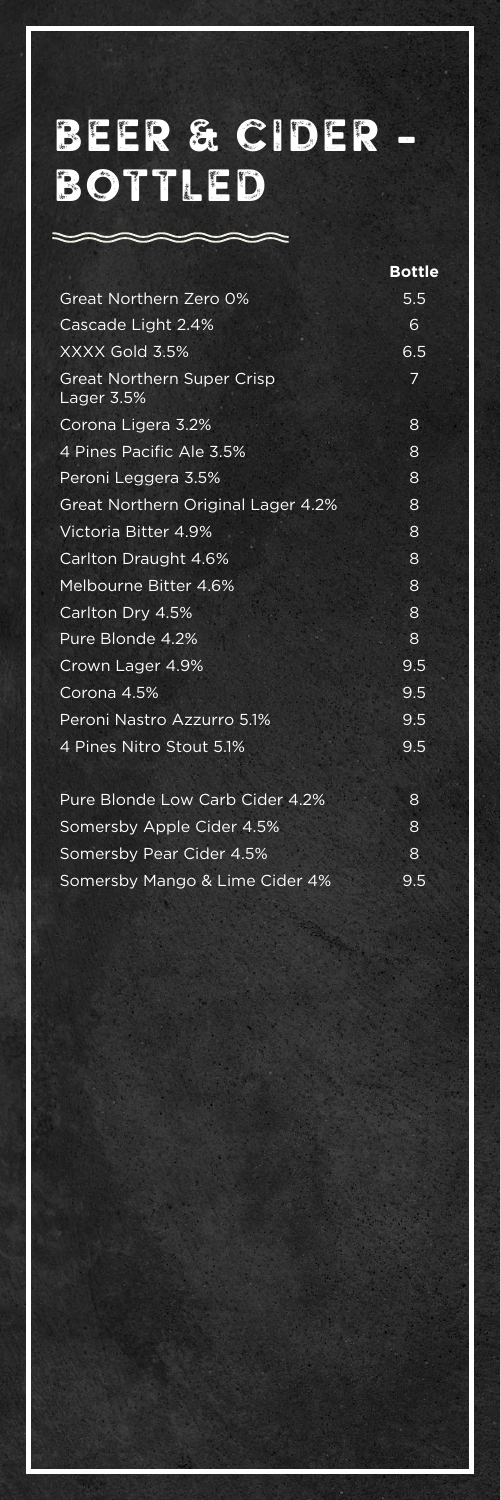### VODKA

|                   | 30ml |
|-------------------|------|
| Smirnoff          | 8.5  |
| Ciroc             | 11   |
| <b>Grey Goose</b> | 11   |
| <b>Ketel One</b>  | 11   |
|                   |      |



|                            | 30ml |
|----------------------------|------|
| Gordon's London Dry        | 8.5  |
| Gordon's Premium Pink      | 8.5  |
| Tangueray London Dry       | 9    |
| Tangueray No.10            | 11   |
| Bombay Sapphire London Dry | 11   |
| <b>Hendricks</b>           | 11   |
|                            |      |

## RUM

|                           | 30ml |
|---------------------------|------|
| <b>Bundaberg Original</b> | 8.5  |
| Bacardi Carta Blanca      | 8.5  |
| Appleton Estate Jamaican  | 9    |
| Captain Morgan Spiced     | 8.5  |
| Sailor Jerry Spiced       | 9    |
| Kraken Black Spiced       | 9.5  |
| Malibu Coconut            | 8.5  |

#### TEQUILA

| Olmeca Altos Reposado | q    |
|-----------------------|------|
| <b>Patron Silver</b>  | 12.5 |
| Don Julio Blanco      | 12.5 |

**30ml**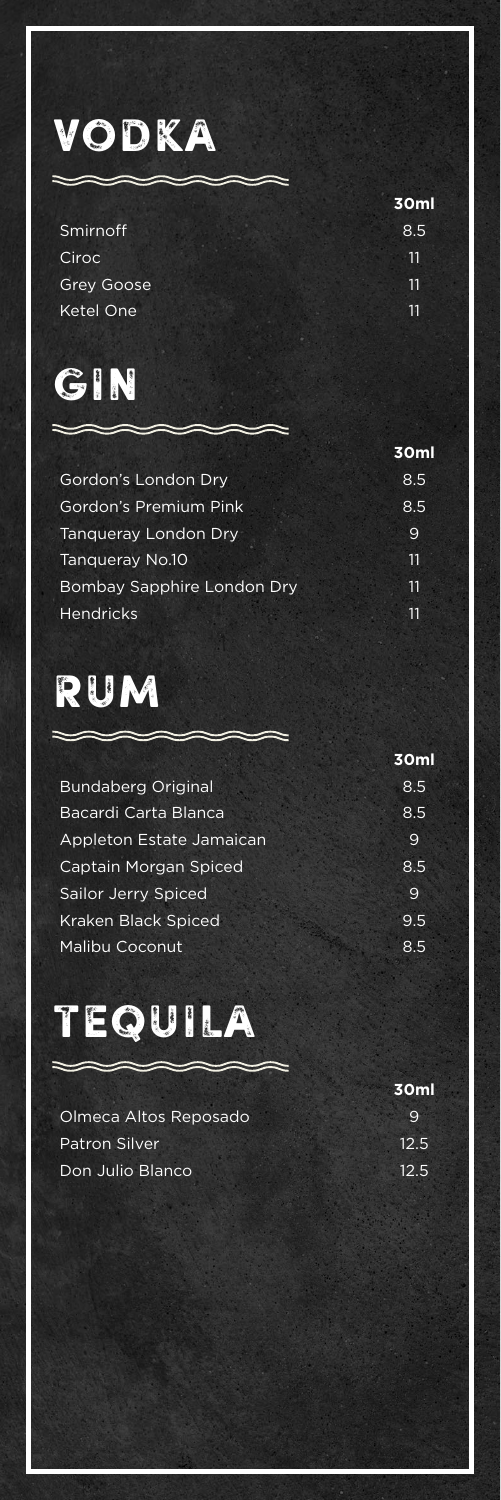#### WHISKEY

|                              | 30ml |
|------------------------------|------|
| Jim Beam White Label Bourbon | 8.5  |
| Jim Beam Black Label Bourbon | 10.5 |
| Cougar American              | 8.5  |
| Wild Turkey Bourbon          | 8.5  |
| Makers Mark Bourbon          | 9    |
| Jack Daniels Tennessee       | 8.5  |
| Gentleman Jack Tennessee     | 9.5  |
| Jameson Irish                | 8.5  |
| Canadian Club Rye            | 8.5  |

## WHISKY - BLENDED

|                            | 30 <sub>m</sub> |
|----------------------------|-----------------|
| Johnnie Walker Red Label   | 8.5             |
| Johnnie Walker Black Label | 10              |
| Chivas 12yr                | 9               |
| Black Douglas 12yr         | 9.5             |

## WHISKY -SINGLE MALT

Glenmorangie 10yr 11 Talisker 10yr 12.5 Oban 14yr 13

**30ml**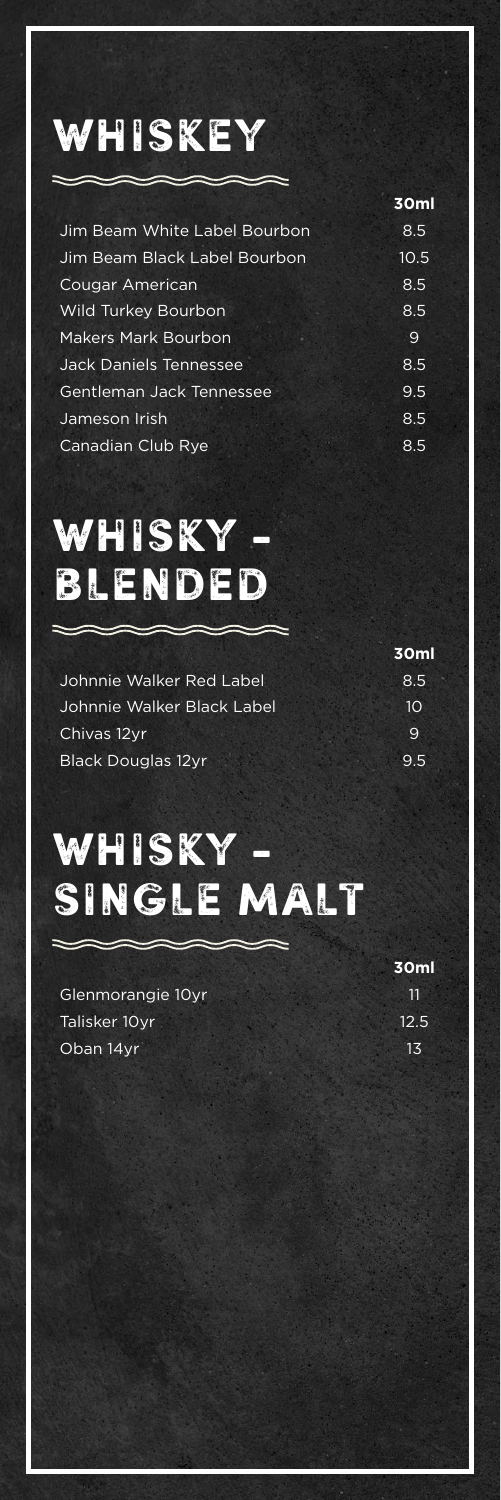#### BRANDY & COGNAC

St Agnes V.S Brandy 7.5 Hennessy V.S Cognac 10 Hennessy V.S.O.P 11

**30ml**

### LIQUEURS

|                            | 30ml |
|----------------------------|------|
| Midori Melon               | 7.5  |
| <b>Baileys Irish Cream</b> | 7    |
| Kahlua Coffee              | 7    |
| Frangelico                 | 8    |
| Patron XO Café             | 12   |
| Disaronno Amaretto         | 8.5  |
| Drambuie                   | 9.5  |
| <b>Akropolis Ouzo</b>      | 8.5  |
| Southern Comfort           | 9    |
| Opal Nera Sambuca          | 9    |

## APERITIFS

|         | 30ml |
|---------|------|
| Pimm's  | 7.5  |
| Campari | 8    |
| Pernod  | 8.5  |
| Aperol  | 9    |
|         |      |